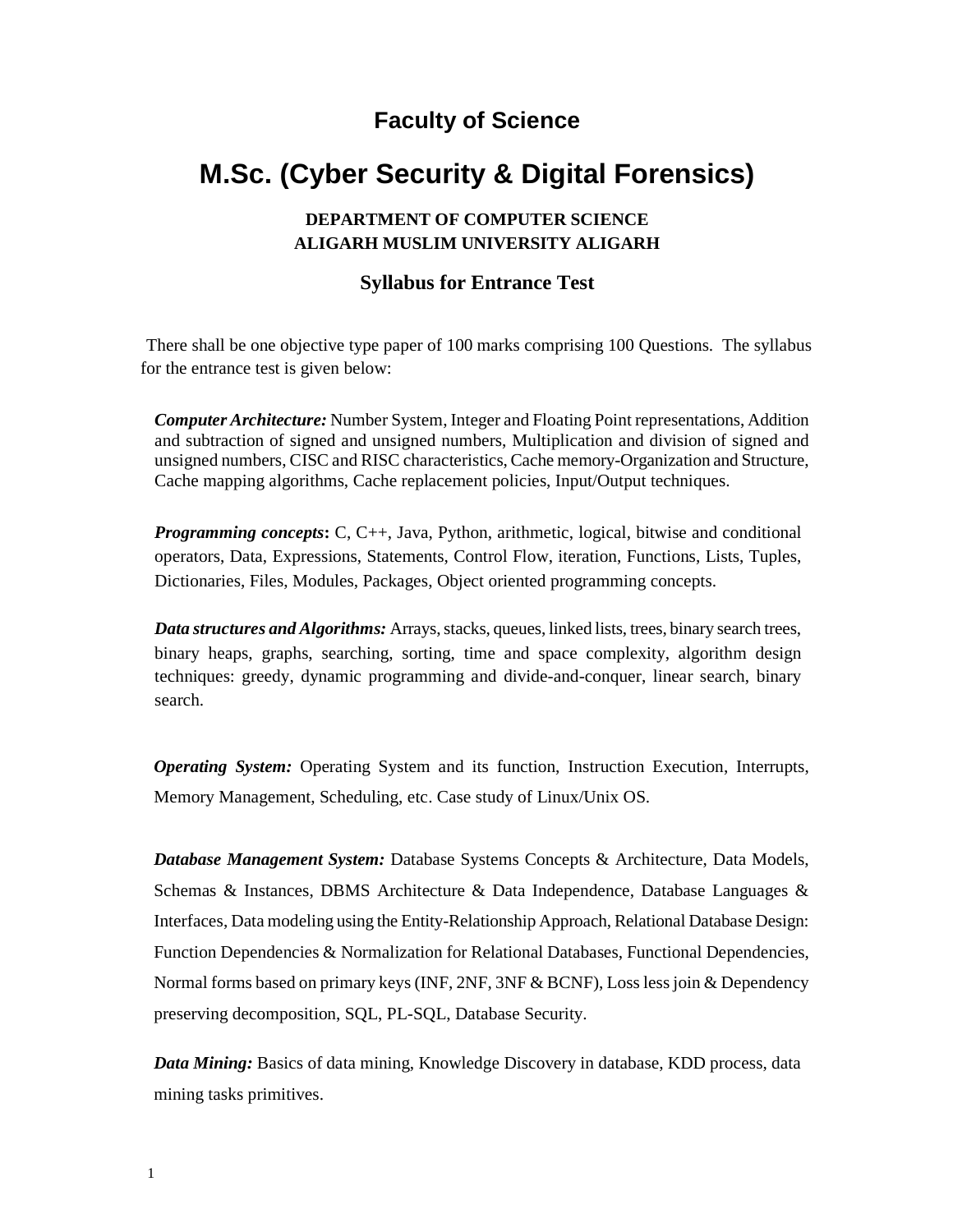*Analysis & Design of Information System:* System Development Life Cycle, Tools used by System Analyst, Data Flow Diagrams, Feasibility Study and Cost Estimation: Cost-Benefit Analysis.

*Data Communication and Computer Networks:* Fundamentals of Data Communication and Networks; Network models: OSI Model, Peer-to-peer processes, Interfaces, Layers in OSI model, TCP/IP model-Architecture, Layersin TCP/IP model, Similarities; Addressing: Physical, logical and port addressing. Signals: Analog and digital signals: Digital-to-Digital conversion: Line coding schemes; Analog-to-Digital conversion: Modulation and Demodulation; Multiplexing; Wired Media: Magnetic media, Twisted wire-pair, Co-axial Cable, Fiber optics; Wireless media: Infrared, Radio and Microwave Transmission; Satellite Communication: Orbits, Footprints, GEO, MEO and LEO; Error detection and correction; LAN technologies; Network Security, Information Security and Web Security.

*Cryptography and Cryptanalysis:* Symmetric and Asymmetric keyCryptography, Application of Cryptography.

*Algebra:* Review of relevant properties of matrices as transformations; Orthogonal transformations; Matrix and Vector Norms, Eigenvalues, Eigenvectors and Eigenvalue problems in dimensionality reduction: the power method, the bisection method, and the QR method From Gauss to LU factorization, Positive definite matrices and Cholesky factorization, Tensor decomposition; and matrix approximations via clustering; Sparse linear algebra: Sparse matrices and sparse solutions.

Binary operations, Definition of group with examples and elementary properties, Subgroups. Order of group, Statement of Lagrange's theorem. Homomorphism of groups, Kernel of Homomorphism, Definition of isomorphism, Introduction to rings, subrings and fields with examples and elementary properties, Galios fields, Polynomial arithmetic, Elliptic curve arithmetic, Vector spaces. Subspaces, sum of subspaces, Span of a set, Linear dependence and independence, dimension and basis, dimension theorem, Linear transformation and its properties, range and kernel of a linear transformation, rank and nullity of linear transformation, Ranknullity theorem, inverse of linear transformation.

*Number Theory:* The number system, Mathematical Induction, Divisibility, Greatest Common Divisors, Euclidean Algorithm, Prime Numbers, Theory of Congruence, etc.

*Numerical Computing:* Numerical Differentiation and Integration, Solutions of Transcendental and Simultaneous Linear Equations, Interpolation and Approximation:

*Descriptive Statistics:* Measures of central tendency, Dispersion, Skewnes and Kurtosis, Scatter diagram, Correlation coefficient, Rank correlation, Spearman's and Kendall's measures,